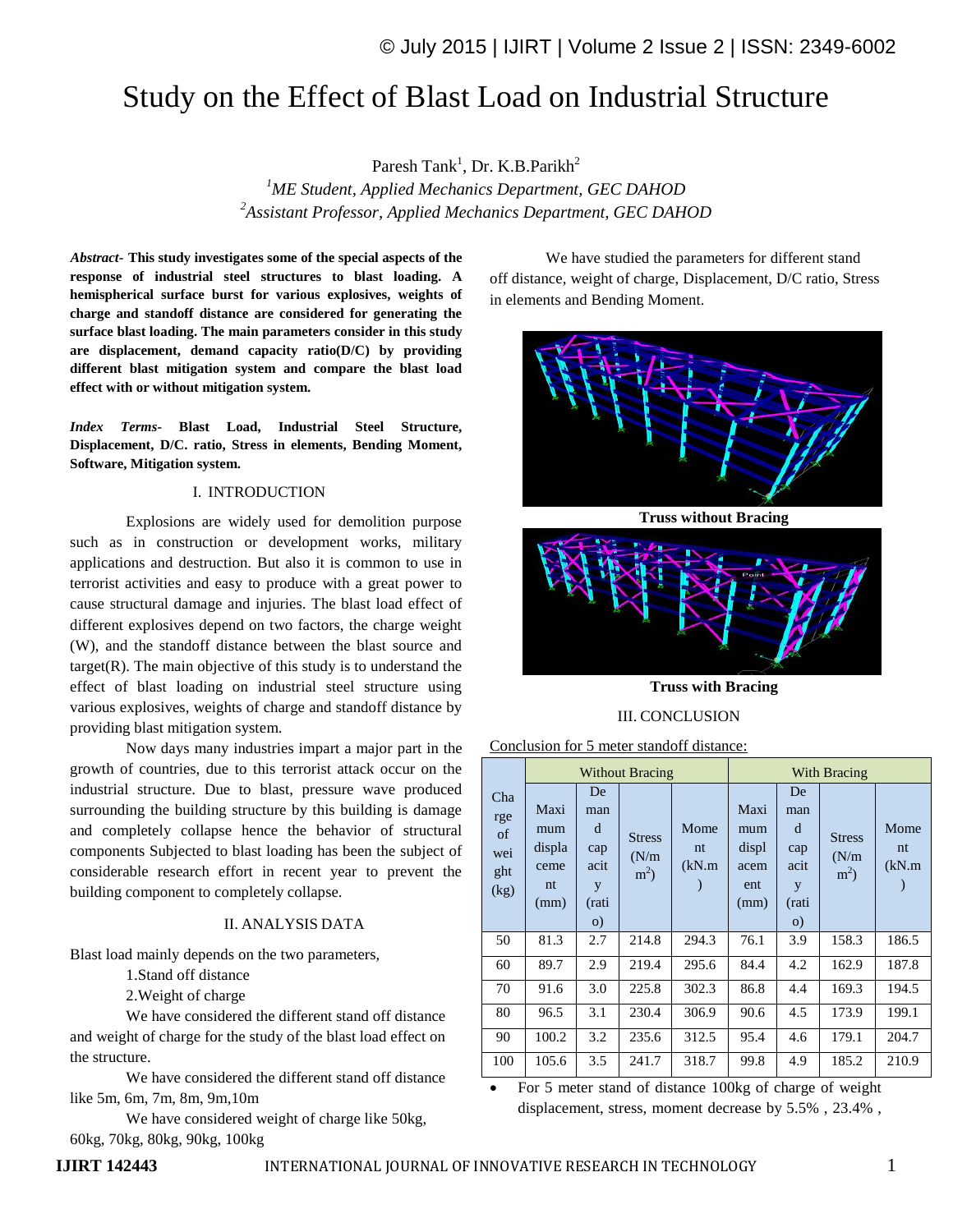# © July 2015 | IJIRT | Volume 2 Issue 2 | ISSN: 2349-6002

33.8% respectively while Demand capacity ratio increased by 40% for industrial building with bracing.

- For 5 meter stand of distance 90kg of charge of weight displacement, stress, moment decrease by 4.8% , 24% , 34.5% respectively while Demand capacity ratio increased by 43.8% for industrial building with bracing.
- For 5 meter stand of distance 80kg of charge of weight displacement, stress, moment decrease by 6.1% , 24.5% , 35.1% respectively while Demand capacity ratio increased by 45.2% for industrial building with bracing.
- For 5 meter stand of distance 70kg of charge of weight displacement, stress, moment decrease by 5.2% , 25% , 35.7% respectively while Demand capacity ratio increased by 46.7% for industrial building with bracing.
- For 5 meter stand of distance 60kg of charge of weight displacement, stress, moment decrease by 5.9% , 25.8% , 36.5% respectively while Demand capacity ratio increased by 47.4% for industrial building with bracing.
- For 5 meter stand of distance 90kg of charge of weight displacement, stress, moment decrease by 6.4% , 26.3% , 36.6% respectively while Demand capacity ratio increased by 42.3% for industrial building with bracing.

Conclusion for 6 meter standoff distance:

|                                        |                                         | <b>Without Bracing</b>                                   |                                             |                              | With Bracing                            |                                                          |                                                    |                                  |  |
|----------------------------------------|-----------------------------------------|----------------------------------------------------------|---------------------------------------------|------------------------------|-----------------------------------------|----------------------------------------------------------|----------------------------------------------------|----------------------------------|--|
| Ch<br>arg<br>e of<br>wei<br>ght<br>(kg | Maxi<br>mum<br>displac<br>ement<br>(mm) | De<br>man<br>d<br>cap<br>acit<br>y<br>(rati<br>$\circ$ ) | <b>Stre</b><br>SS<br>(N/<br>mm <sup>2</sup> | Mo<br>men<br>t<br>(kN.<br>m) | Maxi<br>mum<br>displac<br>ement<br>(mm) | De<br>man<br>d<br>cap<br>acit<br>y<br>(rati<br>$\circ$ ) | <b>Stre</b><br><b>SS</b><br>(N/<br>mm <sup>2</sup> | Mo<br>men<br>t<br>$(kN)$ .<br>m) |  |
| 50                                     | 59.0                                    | 1.9                                                      | 170.                                        | 242.                         | 53.8                                    | 2.9                                                      | 115.                                               | 134.                             |  |
|                                        |                                         |                                                          | 4                                           | 7                            |                                         |                                                          | 2                                                  | 5                                |  |
| 60                                     | 61.5                                    | 2.1                                                      | 175.                                        | 247.                         | 54.5                                    | 3.2                                                      | 119.                                               | 139.                             |  |
|                                        |                                         |                                                          | 1                                           | 2                            |                                         |                                                          | 8                                                  | $\mathbf{0}$                     |  |
| 70                                     | 64.6                                    | 2.2                                                      | 180.                                        | 253.                         | 58.4                                    | 3.4                                                      | 125.                                               | 145.                             |  |
|                                        |                                         |                                                          | 9                                           | 7                            |                                         |                                                          | 7                                                  | 5                                |  |
| 80                                     | 66.8                                    | 2.3                                                      | 186.                                        | 256.                         | 60.1                                    | 3.5                                                      | 131.                                               | 148.                             |  |
|                                        |                                         |                                                          | 3                                           | 7                            |                                         |                                                          | 1                                                  | 5                                |  |
| 90                                     | 67.8                                    | 2.4                                                      | 191.                                        | 260.                         | 61.9                                    | 3.6                                                      | 133.                                               | 152.                             |  |
|                                        |                                         |                                                          | 5                                           | 4                            |                                         |                                                          | 7                                                  | 2                                |  |
| 100                                    | 74.7                                    | 2.7                                                      | 196.                                        | 265.                         | 68.8                                    | 3.9                                                      | 138.                                               | 157.                             |  |
|                                        |                                         |                                                          | 2                                           | 9                            |                                         |                                                          | 4                                                  | 7                                |  |

- For 6 meter stand of distance 100kg of charge of weight displacement, stress, moment decrease by 7.9% , 29.5% , 40.7% respectively while Demand capacity ratio increased by 44.4% for industrial building with bracing.
- For 6 meter stand of distance 90kg of charge of weight displacement, stress, moment decrease by 8.7% , 30.2% ,

41.6% respectively while Demand capacity ratio increased by 50% for industrial building with bracing.

- For 6 meter stand of distance 80kg of charge of weight displacement, stress, moment decrease by 10% , 29.6% , 42.2% respectively while Demand capacity ratio increased by 52.2% for industrial building with bracing.
- For 6 meter stand of distance 70kg of charge of weight displacement, stress, moment decrease by 9.6% , 30.5% , 54.5% respectively while Demand capacity ratio increased by 44.4% for industrial building with bracing.
- For 6 meter stand of distance 60kg of charge of weight displacement, stress, moment decrease by 11.4% , 31.6% , 43.8% respectively while Demand capacity ratio increased by 52.4% for industrial building with bracing.
- For 6 meter stand of distance 50kg of charge of weight displacement, stress, moment decrease by 8.8% , 32.4% , 44.6% respectively while Demand capacity ratio increased by 52.6% for industrial building with bracing.

|                                        |                                             |                                                       | <b>Without Bracing</b>                      |                      | With Bracing                                |                                                                     |                                                 |                               |
|----------------------------------------|---------------------------------------------|-------------------------------------------------------|---------------------------------------------|----------------------|---------------------------------------------|---------------------------------------------------------------------|-------------------------------------------------|-------------------------------|
| Cha<br>rge<br>of<br>wei<br>ght<br>(kg) | Maxi<br>mum<br>displa<br>ceme<br>nt<br>(mm) | De<br>man<br>d<br>capa<br>city<br>(rati<br>$\sigma$ ) | <b>Stres</b><br>S<br>(N/<br>mm <sup>2</sup> | Mome<br>nt<br>(kN.m) | Maxi<br>mum<br>displ<br>acem<br>ent<br>(mm) | De<br>man<br><sub>d</sub><br>cap<br>acit<br>y<br>(rati<br>$\circ$ ) | <b>Stre</b><br><b>SS</b><br>(N/<br>mm<br>$^{2}$ | Mo<br>men<br>t<br>(kN)<br>(m) |
| 50                                     | 45.5                                        | 1.2                                                   | 128.<br>6                                   | 187.2                | 36.9                                        | 1.7                                                                 | 70.3                                            | 82.3                          |
| 60                                     | 49.5                                        | 1.4                                                   | 138.<br>4                                   | 198.3                | 42.4                                        | 2.0                                                                 | 80.6                                            | 93.8                          |
| 70                                     | 48.0                                        | 1.5                                                   | 147.<br>7                                   | 204.9                | 40.9                                        | 2.4                                                                 | 89.5                                            | 100.<br>4                     |
| 80                                     | 56.7                                        | 1.6                                                   | 156.<br>4                                   | 217.2                | 51.9                                        | 2.6                                                                 | 99.0                                            | 112.<br>9                     |
| 90                                     | 59.0                                        | 1.7                                                   | 162.<br>$\overline{c}$                      | 224.1                | 55.0                                        | 2.8                                                                 | 105.<br>$\overline{c}$                          | 119.<br>9                     |
| 100                                    | 64.0                                        | 2.0                                                   | 184.<br>0                                   | 252.8                | 60.1                                        | 3.2                                                                 | 127.<br>$\overline{0}$                          | 148.<br>8                     |

Conclusion for 7 meter standoff distance:

- For 7 meter stand of distance and 100kg of charge of weight displacement, stress, moment decrease by 6.1 %, 31% , 41.1% respectively while Demand capacity ratio increased by 59.2% for industrial building with bracing.
- For 7 meter stand of distance and 90kg of charge of weight displacement, stress, moment decrease by 6.8 %, 35.1% , 46.5% respectively while Demand capacity ratio increased by 64.7% for industrial building with bracing.
- For 7 meter stand of distance and 80kg of charge of weight displacement, stress, moment decrease by 8.5 %, 36.7% , 48% respectively while Demand capacity ratio increased by 62.5% for industrial building with bracing.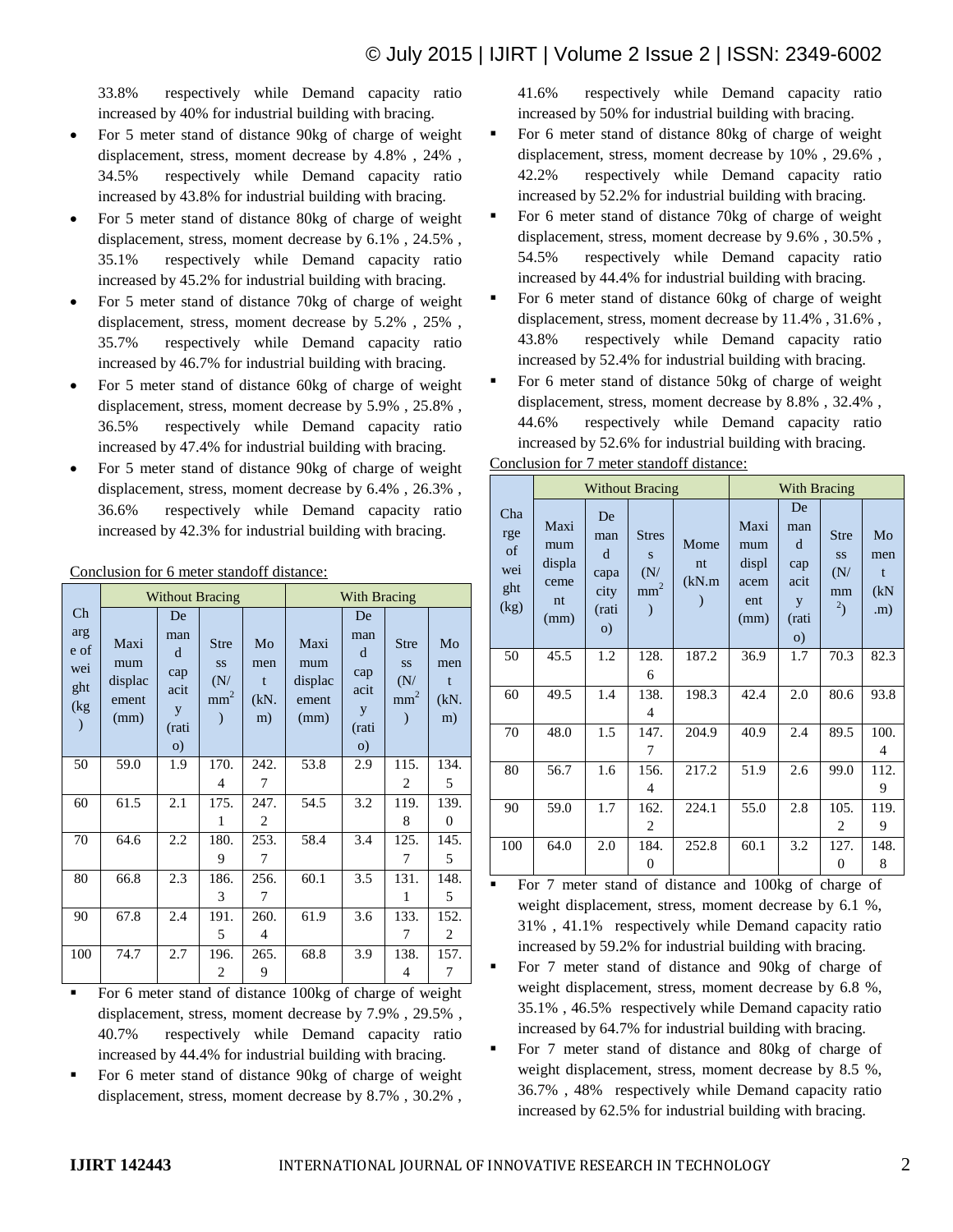- For 7 meter stand of distance and 70kg of charge of weight displacement, stress, moment decrease by 14.8%, 39.4% , 51% respectively while Demand capacity ratio increased by 60 % for industrial building with bracing.
- For 7 meter stand of distance and 60kg of charge of weight displacement, stress, moment decrease by 14.3 %, 41.8%,52.7% respectively while Demand capacity ratio increased by 44.3% for industrial building with bracing.
- For 7 meter stand of distance and 50kg of charge of weight displacement, stress, moment decrease by 18.9 %, 45.3% , 56% respectively while Demand capacity ratio increased by 38.3% for industrial building with bracing.

Conclusion for 300 kg charge of weight

|                                                   |                                                        | <b>Without Bracing</b>                                  | <b>With Bracing</b>                                         |                               |                                                        |                                                         |                                                       |                                        |
|---------------------------------------------------|--------------------------------------------------------|---------------------------------------------------------|-------------------------------------------------------------|-------------------------------|--------------------------------------------------------|---------------------------------------------------------|-------------------------------------------------------|----------------------------------------|
| <b>Sta</b><br>nd<br>of<br>Dist<br>anc<br>e<br>(m) | Maxi<br>mum<br>displa<br>cemen<br>$\mathbf{f}$<br>(mm) | De<br>ma<br>nd<br>cap<br>acit<br>y<br>(rati<br>$\Omega$ | <b>Stre</b><br>SS<br>(N/<br>mm<br>$\mathbf{1}$ <sup>2</sup> | Mo<br>me<br>nt<br>(kN)<br>(m) | Maxi<br>mum<br>displa<br>cemen<br>$\mathbf{f}$<br>(mm) | De<br>ma<br>nd<br>cap<br>acit<br>y<br>(rati<br>$\Omega$ | <b>Stre</b><br><b>SS</b><br>(N/<br>mm<br>$\mathbf{r}$ | Mo<br>me<br>nt<br>(kN)<br>$\mathbf{m}$ |
| 10                                                | 89.9                                                   | 2.9                                                     | 170.<br>$\theta$                                            | 248<br>$\cdot$ 3              | 85.3                                                   | 4.3                                                     | 166.<br>7                                             | 189<br>.9                              |
| 9                                                 | 106.4                                                  | 3.1                                                     | 200.<br>4                                                   | 279<br>.9                     | 101.0                                                  | 5.2                                                     | 197.<br>8                                             | 226<br>.5                              |
| 8                                                 | 109.2                                                  | 3.6                                                     | 205.<br>3                                                   | 278<br>.6                     | 103.0                                                  | 5.7                                                     | 202.<br>8                                             | 233<br>.7                              |
| $\overline{7}$                                    | 110.4                                                  | 3.8                                                     | 210.<br>8                                                   | 267<br>$\cdot$ 3              | 102.7                                                  | 5.9                                                     | 207.<br>8                                             | 239<br>.2                              |
| 6                                                 | 121.3                                                  | 4.1                                                     | 231.<br>1                                                   | 306<br>$\boldsymbol{0}$       | 113.7                                                  | 6.2                                                     | 224.<br>1                                             | 259<br>.4                              |
| 5                                                 | 130.3                                                  | 4.3                                                     | 242.<br>7                                                   | 321<br>.2                     | 121.3                                                  | 6.4                                                     | 235.<br>6                                             | 270<br>.6                              |

- For 300kg charge of weight and 5 meter stand of distance, displacement, stress, moment decrease by 6.9%, 2.9% , 15.8% respectively while Demand capacity ratio increased by 48.8% for industrial building with bracing.
- For 300kg charge of weight and 6 meter stand of distance, displacement, stress, moment decrease by 6.3%, 3% , 15.2% respectively while Demand capacity ratio increased by 48.8% for industrial building with bracing.
- For 300kg charge of weight and 7 meter stand of distance, displacement, stress, moment decrease by 7%, 1.4% , 10.5% respectively while Demand capacity ratio increased by 55.3% for industrial building with bracing.
- For 300kg charge of weight and 8 meter stand of distance, displacement, stress, moment decrease by 5.7%, 1.2% ,

16.1% respectively while Demand capacity ratio increased by 48.8% for industrial building with bracing.

- For 300kg charge of weight and 9 meter stand of distance, displacement, stress, moment decrease by 5.1%, 1.3% , 19.1% respectively while Demand capacity ratio increased by 70.5% for industrial building with bracing.
- For 300kg charge of weight and 10 meter stand of distance, displacement, stress, moment decrease by 5.1%, 2% , 23.5% respectively while Demand capacity ratio increased by 49.8% for industrial building with bracing.

|                                                   |                                                        |                                                          | <b>Without Bracing</b>                   |                               | <b>With Bracing</b>                         |                                                          |                                                         |                               |  |
|---------------------------------------------------|--------------------------------------------------------|----------------------------------------------------------|------------------------------------------|-------------------------------|---------------------------------------------|----------------------------------------------------------|---------------------------------------------------------|-------------------------------|--|
| <b>Sta</b><br>nd<br>of<br>Dist<br>anc<br>e<br>(m) | Maxi<br>mum<br>displa<br>cemen<br>$\mathbf{f}$<br>(mm) | De<br>ma<br>nd<br>cap<br>acit<br>y<br>(rati<br>$\circ$ ) | <b>Stre</b><br>SS<br>(N/<br>mm<br>$^{2}$ | Mo<br>me<br>nt<br>(kN)<br>(m) | Maxi<br>mum<br>displa<br>cemen<br>t<br>(mm) | De<br>ma<br>nd<br>cap<br>acit<br>y<br>(rati<br>$\circ$ ) | <b>Stre</b><br><b>SS</b><br>(N/<br>mm<br>$\mathbf{r}^2$ | Mo<br>me<br>nt<br>(kN)<br>.m) |  |
| 10                                                | 112.1                                                  | 3.8                                                      | 208.<br>2                                | 300<br>$\cdot$                | 105.0                                       | 5.6                                                      | 206.<br>$\theta$                                        | 235<br>$\cdot$ 1              |  |
| 9                                                 | 116.6                                                  | 3.9                                                      | 212.<br>5                                | 312<br>$\cdot$ 1              | 109.3                                       | 5.7                                                      | 210.<br>3                                               | 247<br>$\cdot$                |  |
| 8                                                 | 118.2                                                  | 4.1                                                      | 218.<br>1                                | 313<br>$\cdot$ 3              | 110.9                                       | 5.9                                                      | 215.<br>3                                               | 248<br>.4                     |  |
| $\overline{7}$                                    | 123.5                                                  | 4.2                                                      | 237.<br>8                                | 330<br>$\boldsymbol{.8}$      | 116.4                                       | 6.0                                                      | 229.<br>5                                               | 265<br>.9                     |  |
| 6                                                 | 133.4                                                  | 4.6                                                      | 254.<br>0                                | 346<br>.6                     | 124.5                                       | 6.4                                                      | 244.<br>3                                               | 281<br>.7                     |  |
| 5                                                 | 141.0                                                  | 4.8                                                      | 272.<br>5                                | 362<br>.8                     | 132.3                                       | 6.6                                                      | 262.<br>8                                               | 297<br>.9                     |  |

Conclusion for 400 kg charge of weight

- For400kg charge of weight and 5 meter stand of distance, displacement, stress, moment decrease by 6.2%, 3.6% , 17.9% respectively while Demand capacity ratio increased by 37.5% for industrial building with bracing.
- For400kg charge of weight and 6 meter stand of distance, displacement, stress, moment decrease by 6.7%, 3.8% , 18.7% respectively while Demand capacity ratio increased by 40% for industrial building with bracing.
- For400kg charge of weight and 7 meter stand of distance, displacement, stress, moment decrease by 5.7%, 3.5% , 19.6% respectively while Demand capacity ratio increased by 40% for industrial building with bracing.
- For400kg charge of weight and 8 meter stand of distance, displacement, stress, moment decrease by 6.2%, 1.3% , 20.7% respectively while Demand capacity ratio increased by 43.9% for industrial building with bracing.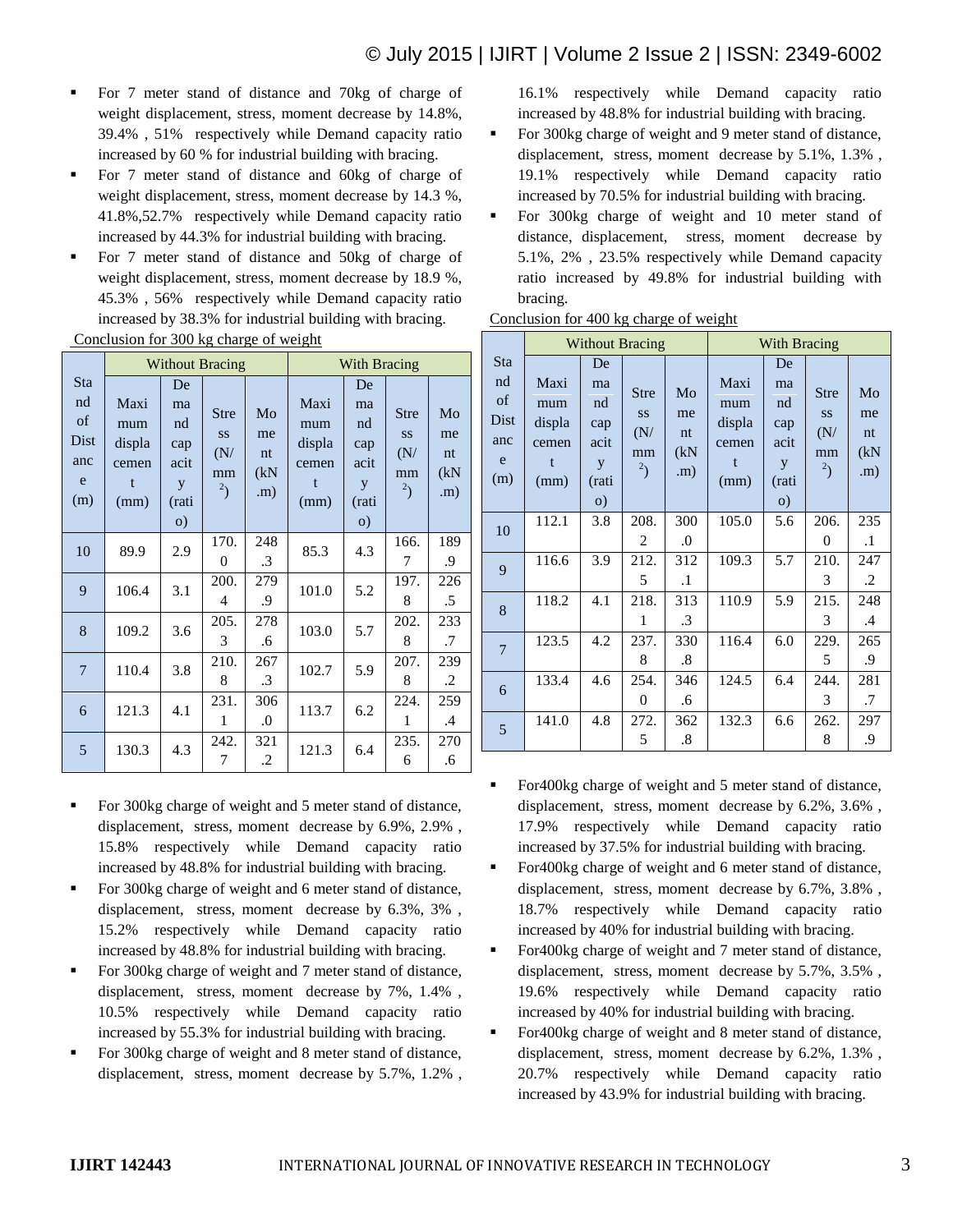- **For400kg charge of weight and 9 meter stand of distance,** displacement, stress, moment decrease by 6.3%, 1% , 20.8% respectively while Demand capacity ratio increased by 45.8% for industrial building with bracing.
- For400kg charge of weight and 10 meter stand of distance, displacement, stress, moment decrease by 6.4%, 1.1% , 21.6% respectively while Demand capacity ratio increased by 49.3% for industrial building with bracing.

|                                                   |                                                        |                                                          | <b>Without Bracing</b>                                |                                           | <b>With Bracing</b>                         |                                                          |                                                                     |                                        |  |
|---------------------------------------------------|--------------------------------------------------------|----------------------------------------------------------|-------------------------------------------------------|-------------------------------------------|---------------------------------------------|----------------------------------------------------------|---------------------------------------------------------------------|----------------------------------------|--|
| <b>Sta</b><br>nd<br>of<br>Dist<br>anc<br>e<br>(m) | Maxi<br>mum<br>displa<br>cemen<br>$\mathbf{f}$<br>(mm) | De<br>ma<br>nd<br>cap<br>acit<br>y<br>(rati<br>$\circ$ ) | <b>Stre</b><br><b>SS</b><br>(N/<br>mm<br>$\mathbf{r}$ | Mo<br>me<br>$n_{\text{t}}$<br>(kN)<br>(m) | Maxi<br>mum<br>displa<br>cemen<br>t<br>(mm) | De<br>ma<br>nd<br>cap<br>acit<br>y<br>(rati<br>$\circ$ ) | <b>Stre</b><br><b>SS</b><br>(N/<br>mm<br>$\mathbf{2}_{\mathcal{L}}$ | Mo<br>me<br>nt<br>(kN)<br>$\mathbf{m}$ |  |
| 10                                                | 123.0                                                  | 4.3                                                      | 229.<br>4                                             | 319<br>.6                                 | 115.5                                       | 6.1                                                      | 226.<br>8                                                           | 259<br>.5                              |  |
| 9                                                 | 127.3                                                  | 4.4                                                      | 233.<br>7                                             | 331<br>$\cdot$ 8                          | 119.8                                       | 6.2                                                      | 231.<br>1                                                           | 271<br>.7                              |  |
| 8                                                 | 134.0                                                  | 4.6                                                      | 239.<br>3                                             | 334<br>.3                                 | 126.5                                       | 6.4                                                      | 236.<br>4                                                           | 274<br>.2                              |  |
| $\overline{7}$                                    | 140.3                                                  | 4.7                                                      | 259.<br>$\overline{0}$                                | 351<br>$\cdot$ 8                          | 132.8                                       | 6.5                                                      | 250.<br>6                                                           | 291<br>.7                              |  |
| 6                                                 | 149.3                                                  | 4.9                                                      | 275.<br>3                                             | 367<br>.6                                 | 141.8                                       | 6.7                                                      | 265.<br>4                                                           | 307<br>$.5\,$                          |  |
| 5                                                 | 157.7                                                  | 5.1                                                      | 293.<br>9                                             | 383<br>.8                                 | 150.2                                       | 6.9                                                      | 284.<br>2                                                           | 323<br>.7                              |  |

### Conclusion for 500 kg charge of weight

- For500kg charge of weight and 5 meter stand of distance, displacement, stress, moment decrease by 4.8%, 3.3% , 15.7% respectively while Demand capacity ratio increased by 35.3% for industrial building with bracing.
- For 500kg charge of weight and 6 meter stand of distance, displacement, stress, moment decrease by 5%, 3.6% , 16.3% respectively while Demand capacity ratio increased by 36.7% for industrial building with bracing.
- For 500kg charge of weight and 7 meter stand of distance, displacement, stress, moment decrease by 5.3%, 3.2% , 17.1% respectively while Demand capacity ratio increased by 38.3% for industrial building with bracing.
- **For 500kg** charge of weight and 8 meter stand of distance, displacement, stress, moment decrease by 5.6%, 1.2% , 18% respectively while Demand capacity ratio increased by 39.1% for industrial building with bracing.
- For500kg charge of weight and 9 meter stand of distance, displacement, stress, moment decrease by 5.9%, 1.1% ,

18.1% respectively while Demand capacity ratio increased by 40.9% for industrial building with bracing.

 For500kg charge of weight and 10 meter stand of distance, displacement, stress, moment decrease by 6.1%, 1.1% , 18.8% respectively while Demand capacity ratio increased by 41.9% for industrial building with bracing..

## REFERENCES

- 1. Young Seo Hwang, James C. Anderson, "Response of a Low Rise Steel Building to Air Blast", ASCE, 2008.
- 2. Andrew Appelbaum "Structural Assessment of Multiple Story Steel Buildings Subjected to Blast Loads", Andrew Appelbaum, Case Western Reserve University, 2013.
- 3. Fatih Tahmilci,"Analysis of Blast Loading Effect on Regular Steel Building Structures", Middle East Technical University, 2007.
- 4. Tod Rittenhouse, Peter DiMaggio and Mohammed Ettouney, "Behavior of Steel Structures Subjected to Blast Loading ASCE, 2004.
- 5. Guzhao Li, Paul Summers, Keith Clutter, and David Bonaventure, "Blast and Impact Resistant Design of Overhead Protection Structures", ASCE, 2004.
- 6. E. P. Stoddart,M. P. Byfield and A. Tyas, "A Blast Modeling of Steel Frames with Simple Connections" ASCE , 2014.
- 7. W. L. Bounds, Amol Ganpatye, George Miller, "Blast Resistant Design: Engineering Level Frame Analysis", ASCE, 2011.
- 8. Darell Lawver, David Vaughan, Darren Tennant and Jim Weeks, "Blast Resistant Design Technology and Its use in Antiterrorism Protection of Structures", ASCE 2011.
- 9. Shlomo Ginsburg, A. M. ASCE and Uri Kirsch, "Design Of Protective Structures Against Blast", ASCE Library, 1983.
- 10. Shlomo Ginsburg, A. M. ASCE and Uri Kirsch, "Local response of W-shaped steel columns under blast loading", Kyungkoo Lee and Taejin Kim and Jinkoo Kim, Seoul National and Sungkyunkwan University Korea,2008.
- 11. Theodor Krauthammer, Hyun Chang Yim, Serdar Astarlioglu, Joonhong Lim, "Blast-Induced Response of Moment Connections", ASCE Library, 2007
- 12. B. X. Qi1, S. Yan2, W. Li3 and X. J. Li, "Numerical Simulation on Dynamic Responses and Damages of Steel Frame Structures Column under Blast Loads", ASCE Library, 2010.
- 13. Javad Yazdanseta, Mahbobe Taheri, "Structural Design of Buildings to Resist Blast and Progressive Collapse (Case Study: Main Substation Building Located at